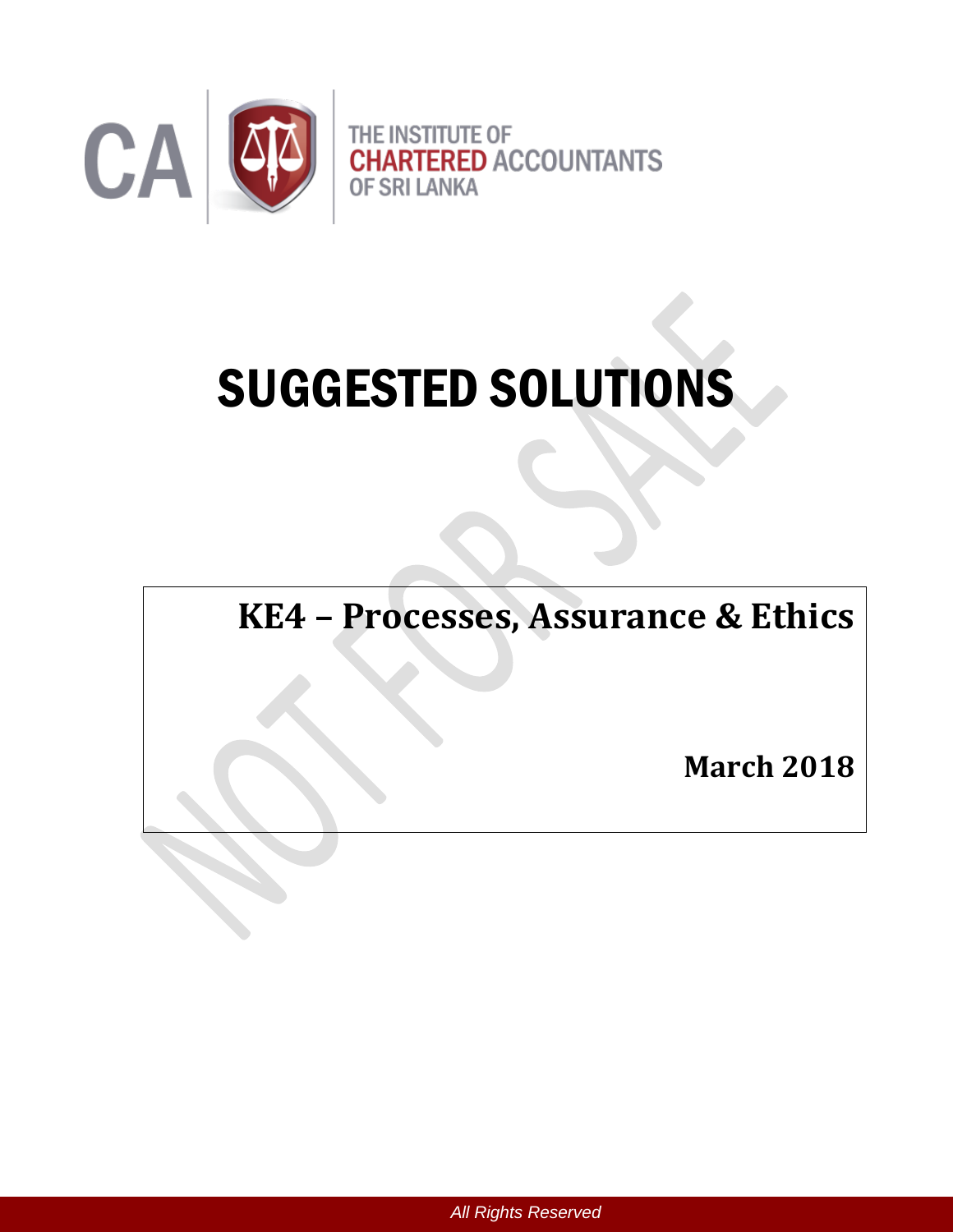# 1.1

| கற்றல் வெளிப்பாடு/கள்: 1.5.3       |
|------------------------------------|
| பாடப் புத்தகக் குறிப்பு: பக்கம் 51 |
| சரியான விடை: A                     |

# 1.2

| கற்றல் வெளிப்பாடு/கள்: $1.6.2$        |  |  |
|---------------------------------------|--|--|
| பாடப் புத்தகக் குறிப்பு: பக்கம் 62-63 |  |  |
| சரியான விடை : C                       |  |  |

# 1.3

| ்கற்றல் வெளிப்பாடு/கள்: 2.1.1        |  |
|--------------------------------------|--|
| பாடப் புத்தகக் குறிப்பு: பக்கம் $80$ |  |
| சரியான விடை : B                      |  |
|                                      |  |

# 1.4

| ' கற்றல்  வெளிப்பாடு/கள்: 2.4.1         |
|-----------------------------------------|
| பாடப் புத்தகக் குறிப்பு: பக்கம் 195-196 |
| சரியான விடை : C                         |

# 1.5

| கற்றல் வெளிப்பாடு/கள்: $2.1.1$     |
|------------------------------------|
| பாடப் புத்தகக் குறிப்பு: பக்கம் 76 |
| சரியான விடை : B                    |

# 1.6

| கற்றல் வெளிப்பாடு/கள்: $3.1.1$      |
|-------------------------------------|
| பாடப் புத்தகக் குறிப்பு: பக்கம் 231 |
| சரியான விடை : $B$                   |

# 1.7

| கற்றல்  வெளிப்பாடு/கள்: $2.6.1$                                |
|----------------------------------------------------------------|
| பாடப் புத்தகக் குறிப்பு: கற்ழக உசாத்துணை புத்தகம் பக்கம்: $03$ |
| சரியான விடை : D                                                |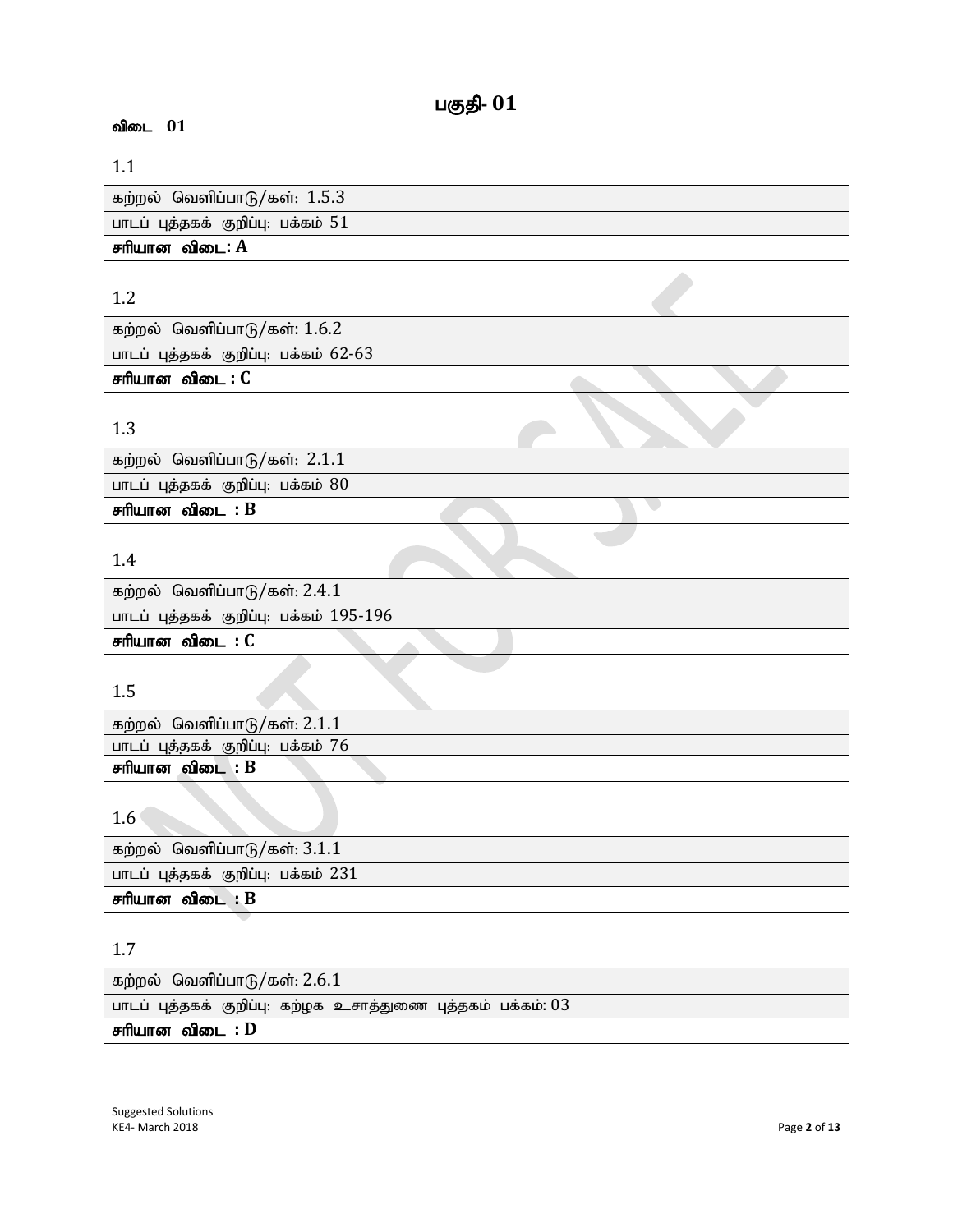# 1.8

| ்கற்றல் வெளிப்பாடு/கள்: 4.2.1         |
|---------------------------------------|
| ் பாடப் புத்தகக் குறிப்பு: பக்கம் 253 |
| சரியான விடை : C                       |

# 1.9

| கற்றல் வெளிப்பாடு/கள்: 5.1.1        |  |
|-------------------------------------|--|
| பாடப் புத்தகக் குறிப்பு: பக்கம் 273 |  |
| சரியான விடை : B                     |  |

# 1.10

| ் கற்றல்  வெளிப்பாடு/கள்: 5.4.2       |  |  |
|---------------------------------------|--|--|
| பாடப் புத்தகக் குறிப்பு: பக்கம் $303$ |  |  |
| சரியான விடை : $\bf A$                 |  |  |

 $(2 \times 10 = 6$ மாத்தம் : 20 புள்ளிகள்)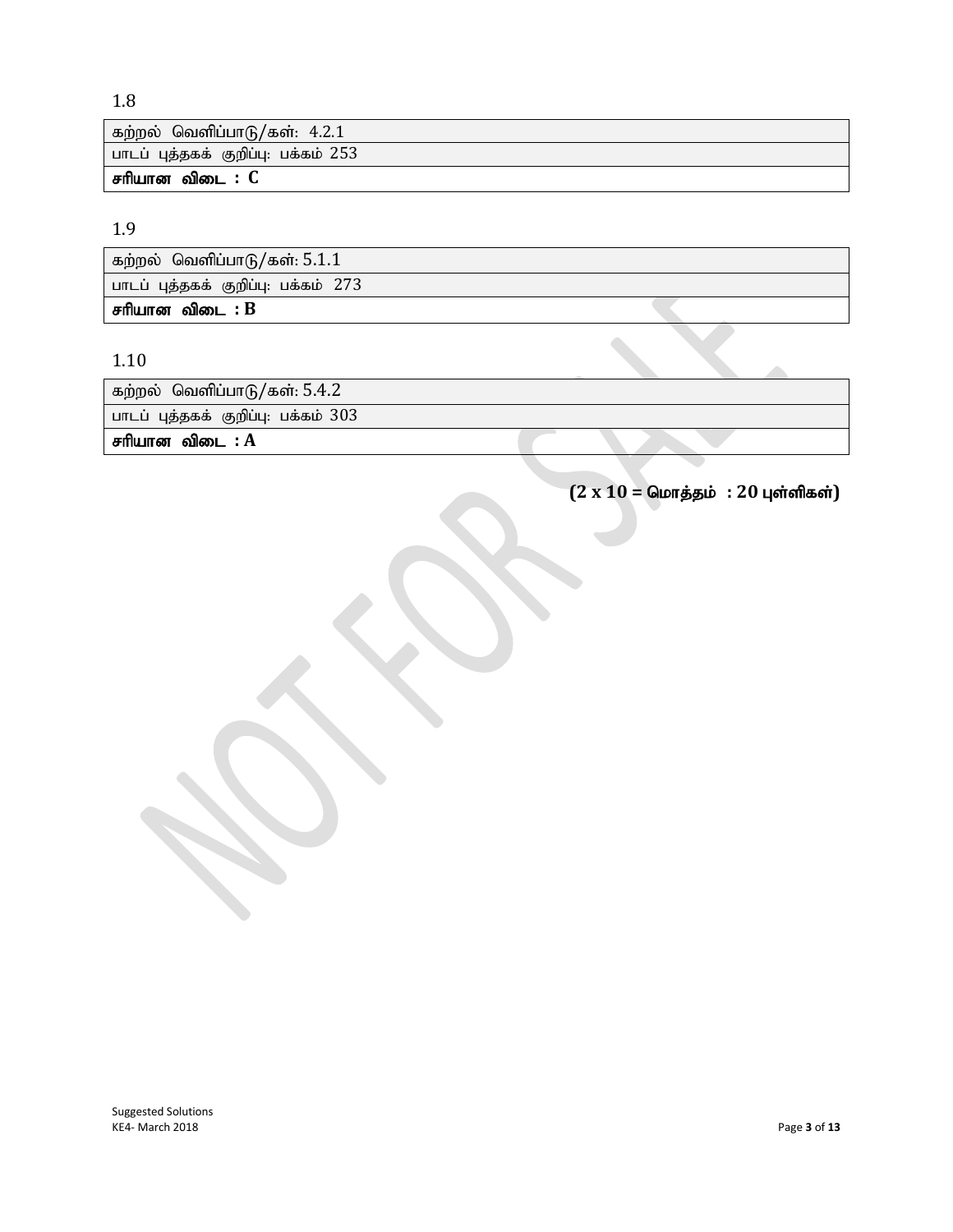2.1

| கற்றல் வெளிப்பாடு/கள்: $1.1.3$                                                                                                                                                                                                                             |
|------------------------------------------------------------------------------------------------------------------------------------------------------------------------------------------------------------------------------------------------------------|
| பாடப் புத்தகக் குறிப்பு: மேலதிக உதவி பாட ஆவணத்தின் பக்கம் $8$                                                                                                                                                                                              |
| (a)<br>கழிவுக்கையாள்கை முறைமைகள்.<br>(b)<br>சூழல் பாதுகாப்பு மீதான நிறுவனக் கொள்கைகள்.<br>நிறுவனத்தினால் பயன்படுத்தப்படும் சக்தி நுகர்வு முறைமைகளின் பயனுறுதி.<br>(c)<br>(d)<br>காலநிலை, பருவநிலை மற்றும் பௌதீக அமைவிடம் தொடர்பான<br>சூமலியல்<br>காரணிகள். |
|                                                                                                                                                                                                                                                            |

2.2

கற்றல் வெளிப்பாடு/கள்:  $1.2.2$ 

பாடப் புத்தகக் குறிப்பு: பக்கம் 26-27

.<br>இடர்கள், என்பது விளைவுகள், எதிர்பார்பினை விட வேறுபடும் சாத்தியப்பாடாவதுடன் நிறுவனம் அதன் நோக்கங்களை அடையும் இயலுமையை அவை பாதிக்கிறது. நிறுவனங்கள் பல்வேறுபட்ட இடர்களுக்கு<br>முகம் கொடுக்கிறன, அவற்றில் சில நட்டங்களை விட மிகவும் பாரியதாவது மட்டுமல்லாது மிகவும் பாரியதாவது மட்டுமல்லாது<br>மையும். எனவே, இடர்கள் முகாமை .<br>வியாபாரத்தின் எதிர்காலத்தை அச்சுறுத்தக் கூடியதாகவும் அமையும். செய்யப்பட்டு அவை ஏற்றுக்கொள்ளப்பட்ட மட்டத்தில் வைத்திருக்கப்படல் வேண்டும்.

#### 2.3

கற்றல் வெளிப்பாடு/கள்:  $1.6.1$ 

பாடப் புத்தகக் குறிப்பு: பக்கம் 58

வேலைப்பகிர்வு - இரண்டு அல்லது அதற்கு மேற்பட்டவர்களுக்கு இடையே கடமைகள் வேறுபடுத்தப்படல் வேண்டும். அதாவது ஒரே நபா் இரண்டு முக்கிய இடா்களை செயற்படுத்துவது இயலாது செய்யப்படுவதுடன் ஒரு நபர் இன்னொருவர் செய்த வேலையை சரிபார்ப்பது நடைபெறும்.

சில்லறை காசுக் கைச்சாத்து சில்லறை காசாளரால் தயாரிக்கப்பட்டு கணக்காளரால் அங்கீகரிக்கப்படுவது.

2.4

கற்றல் வெளிப்பாடு/கள்:  $1.7.1$ 

பாடப் புத்தகக் குறிப்பு: பக்கம் 230

- $\bullet$  மனித தவறுகளுக்கான சாத்தியப்பாடு
- ஊழியா்களிடையேயான கூட்டிணைவு
- முகாமை கட்டுப்பாடுகளை மீறல்/ தாண்டிச் செல்லல்
- மென்பொருள் தோல்வி/ வெற்றிகரமான கணனி ஊடுருவல்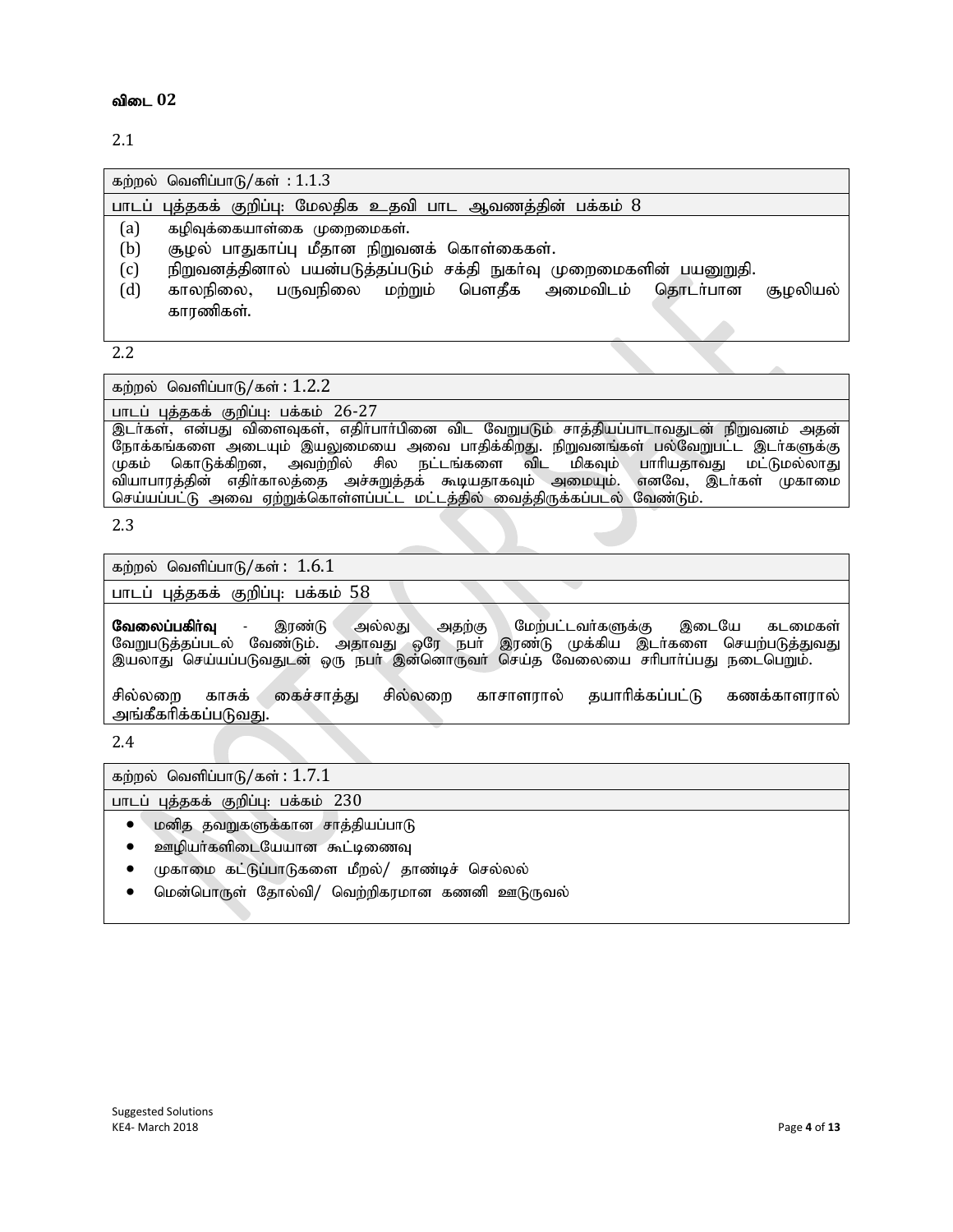2.5

| கற்றல் வெளிப்பாடு/கள்: $2.1.2$                                                                                                                                                                                                                                                                                 |
|----------------------------------------------------------------------------------------------------------------------------------------------------------------------------------------------------------------------------------------------------------------------------------------------------------------|
| பாடப் புத்தகக் குறிப்பு: பக்கம் 82-83                                                                                                                                                                                                                                                                          |
| ஆவணம் - கொள்வனவு கோரிக்கை படிவம்<br><b>நோக்கம்</b> - குறிப்பிடப்பட்ட பொருளொன்றின் குறித்த தொகையினை கொள்வனவு செய்வதற்கான<br>முறைசாா் வேண்டுகோளாகும். கொள்வனவு கோரிக்கையானது, வழங்குநா்களிடம் கொள்வனவுக்<br>கட்டளையை சமாப்பிப்பதற்கான அதிகாரம் அளிக்கும் ஆவணமாக கொள்வனவு திணைக்களத்தால்<br>பயன்படுத்தப்படுகிறது. |

2.6

| கற்றல் வெளிப்பாடு/கள் $:~2.4.2\%$ |  |
|-----------------------------------|--|
|                                   |  |

| பாடப் புத்தகக் குறிப்பு: பக்கம் 182 |  |  |
|-------------------------------------|--|--|
|                                     |  |  |

- நிறுவனத்தின் நிதியிடும் இயலுமையிலும் பாா்க்க மேலதிகமாக அல்லது முறையான அங்கீகாரம் இன்றி நடைமுறையல்லா சொத்துக்களை கொள்வனவு செய்தல்: (CAPEX பாதீட்டுச்<br>செயன்முறை மற்றும் அங்கீகாரமளித்தல் விதிமுறைகள் ஆகியன கட்டுப்பாடுகளை அங்கீகாரமளித்தல் வழங்குகிறது).
- முறையான அங்கீகாரம் இன்றி நடைமுறையல்லா சொத்து அகற்றல்.
- களவு, நட்டம் அல்லது பழுதடைவு: (இந்த இடர்கள் பௌதீக கட்டுப்பாடுகளால்<br>குறைக்கப்படுகின்றன. களவினால் ஏற்படும் இழப்புகள் பௌதீக சரிபார்த்தலின் மூலம் இனம் குறைக்கப்படுகின்றன. களவினால் ஏற்படும் இழப்புகள் பௌதீக காணப்படலாம்).
- நடைமுறையல்லா சொத்துக்களை காணமுடியாமை அல்லது இல்லாமல் இருத்தல் இடர்: (நிலையான சொத்துப் பதிவேட்டினை பயன்படுத்தி செய்யும் பௌதீக சரிபார்த்தல் வேறுபாடுகளை கண்டறிய உதவும்).
- நடைமுறையல்லா சொத்துக்களுக்கான கணக்கீட்டு பதிவுகள் பிழையாக அமையும் இடர். (நிலையான சொத்து பதிவேட்டினை பொதுப்பேரேட்டின் நடைமுறையல்லா சொத்துக் கணக்குடன் கணக்கிணக்கம் செய்வதன் மூலம் வேறுபாடுகள் கண்டறிப்பட முடியும்).

2.7

கற்றல் வெளிப்பாடு/கள்:  $2.6.2$ 

பாடப் புத்தகக் குறிப்பு: பக்கம் 4-6

- $\int$  (a) விற்பனை கட்டளை கொளவனவு கட்டளையை உறுதிப்படுத்தி கம்பனியால் வாடிக்கையாளருக்கு அனுப்பப்படும் உள்ளாா்ந்த ரீதியாக உருவாக்கப்படும் ஆவணம்.
- (b) விநியோகச் சிட்டை வாங்குபவருக்கு பொருட்கள் விநியோகிக்கப்பட்டதை<br>- விநியோகச் சிட்டை உறுதிப்படுத்துகிறது. பொருட்கள் ஏற்படுத்தப்பட்ட விநியோகச் சிட்டை உறுதிப்படுத்துகிறது. பொருட்கள் ஏற்படுத்தப்பட்ட<br>நிபந்தனைகளுக்கு அமைவாக விநியோகப்பட்டதை உறுதிப்படுத்தி வாங்குபவர், விநியோகப்பட்டதை உறுதிப்படுத்தி விநியோகச் சிட்டையில் கையொப்பமிடுவார்.
- (c) விற்பனைப் பட்டியல் விற்பனையாளரால் விற்கப்பட்ட பொருட்களுக்கு அல்லது<br>வழங்கப்பட்ட சேவைகளுக்குரிய கொடுப்பனவை வேண்டிநிற்கும் ஆவணம் என சேவைகளுக்குரிய கொடுப்பனவை வேண்டிநிற்கும் ஆவணம் என விற்பனைப் பட்டியலை வரையறுக்க முடியும்.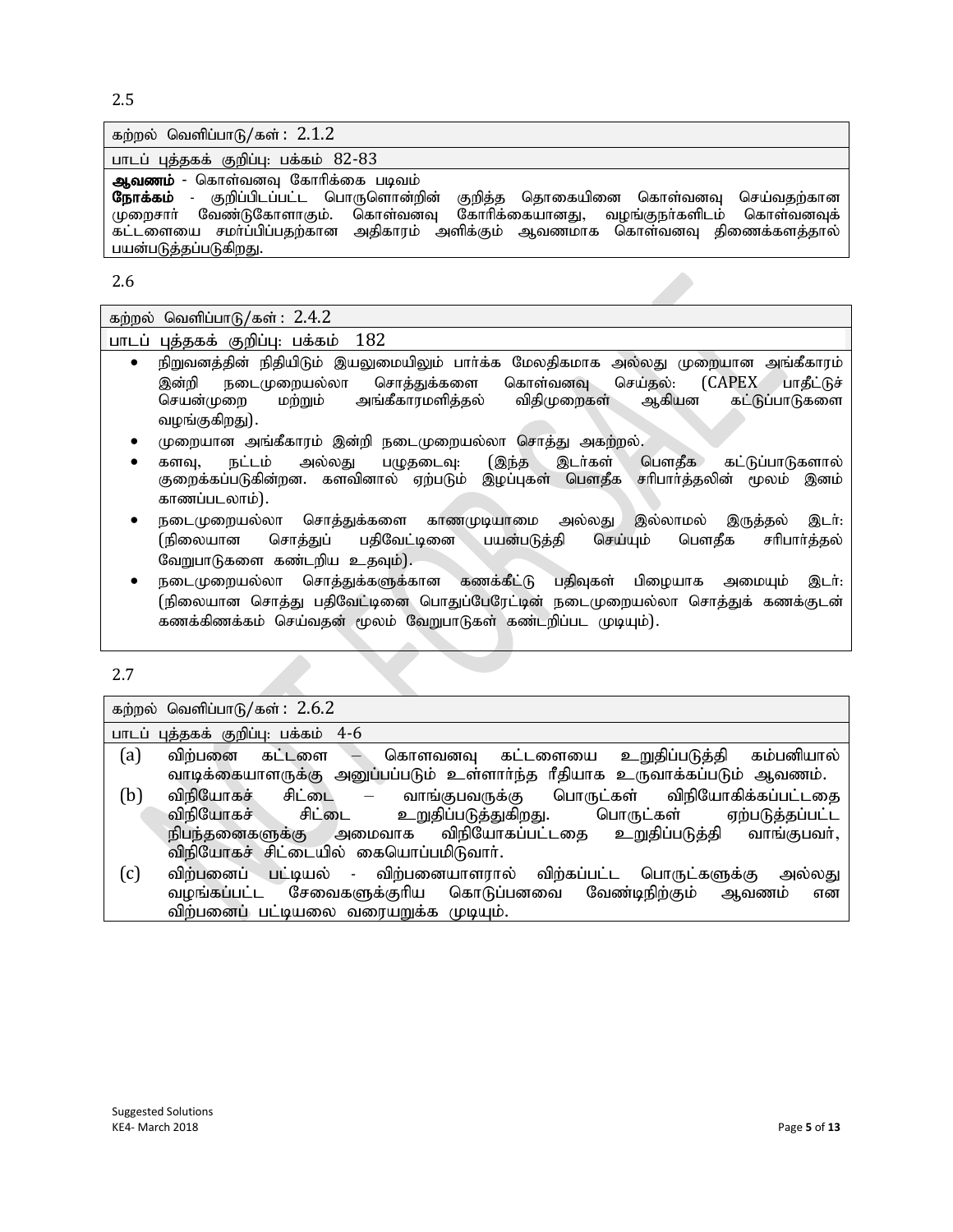2.8

| கற்றல் வெளிப்பாடு/கள்: $3.3.1$                                                                                                                                                                                                                                                                                                                                   |
|------------------------------------------------------------------------------------------------------------------------------------------------------------------------------------------------------------------------------------------------------------------------------------------------------------------------------------------------------------------|
| பாடப் புத்தகக் குறிப்பு: பக்கம் 234                                                                                                                                                                                                                                                                                                                              |
| வாய்ந்தது.<br>பல பொது கணனிக்கட்டுப்பாடுகள் செயன்முறை தன்மை<br>தகவல்<br>அவை<br>சகல<br>தொழில்நுட்ப பிரயோகங்களிலும் இடா் விழிப்புணா்வை ஏற்படுத்த உதவும். மேலும் அவையாவன,<br>தகவல் தொழில்நுட்ப பிரயோகஙகள் வரையறுக்கப்பட்ட இடா்களுடன் அமுல்படுத்தப்பட்டதை உறுதி<br>செய்தற்கு அவசியமாகின்றன.                                                                           |
| பிரயோகக் கட்டுப்பாடுகள் பெரும்பாலும் பிரயோக மென்பொருளின்<br>மீகு<br>எழுதப்பட்ட<br>பிழைகளை சரிபார்த்து கண்டறியப்பட்ட பிழைகளை அறிக்கையிடும்<br>கட்டுப்பாடுகளாவதுடன் அவை<br>செய்யும்). மனித தவறுகள் கைமுறைமைகளில் பாரிய பாதிப்பை<br>(அல்லது தானியக்கமாக சரி<br>ஏற்படுத்துவது போன்று, செயன்முறையிலான மென்பொருள் தவறுகள் தகவல் தொழில்நுட்ப முறையை<br>சிதைத்துவிடலாம். |

2.9

கற்றல் வெளிப்பாடு/கள்:  $4.1.1$ 

பாடப் புத்தகக் குறிப்பு: பக்கம் 248 – 249

சட்டம் மற்றும்.ஒழுங்குவிதிகள் - இவை அரசாங்கம் எங்களிடம் வேண்டி நிற்கும் உறுதிப்பட்ட நடத்தை முறைகளாகும்.

ஒழுக்க நெறிகள் - இது ஒரு நிறுவனத்தின் அங்கத்தவா்கள் அல்லது தொழில் திறன்சாா்ந்தோா் நடந்து<br>கொள்ள வேண்டிய – ஏற்றுக்கொள்ளப்பட்ட விதிமுறைகளாகும். ஒழுக்க நெறி நியமங்கள் சட்டம் ஏற்றுக்கொள்ளப்பட்ட விதிமுறைகளாகும். ஒழுக்க நெறி நியமங்கள் சட்டம் மற்றும் ஒழுங்குவிதிகளுடன் இயைவாக்கத்தினை வேண்டிநிற்பதுடன் சட்டத்தினால் கையாப்படாத சில நடத்தை அம்சங்களையும் விரிவாக உள்ளடக்கி உள்ளது.

அறவிதி முறைகள் - இவை சரி மற்றும் பிழை தொடர்பான தனிப்பட்ட புலன்களாவதுடன் அவை தனியொருவா் எப்படி நடந்து கொள்ள வேண்டும் எனக்கூறுகிறது. தனிநபாகள் சில ஒழுக்கநெறி .<br>நியமங்களையும் சட்டங்களை பிழை என கருதலாம்.

2.10

கற்றல் வெளிப்பாடு/கள்:  $5.3.2$ 

பாடப் புத்தகக் குறிப்பு: பக்கம் 296

- $\bullet$  கணக்காய்வின் நோக்கத்தினை அடைவதற்கும் கணக்காய்வு அபிப்பிராயத்தை எந்துவதற்கும் தேவையானதும் பொருத்தமானது என கருதப்படும் நியமங்களுக்கு அமைய கணக்காய்வாளர்கள் கணக்காய்வு வேலைகளை நடத்துவர்,
- $\bullet$  நிதிஅறிக்கைகளின் பயன்பாட்டாளர்கள், கணக்காய்வாளரின் கணக்காய்வு அபிப்பிராயம் கணக்காய்வு தொழில்துறையின் நியமங்களுக்கு அமைவாக நடத்தப்பட்ட கணக்காய்வு வேலைகளின் முடிவு எனும் அறிவை கொண்டிருப்பர்.

 $($ மொத்தம் :30 புள்ளிகள்)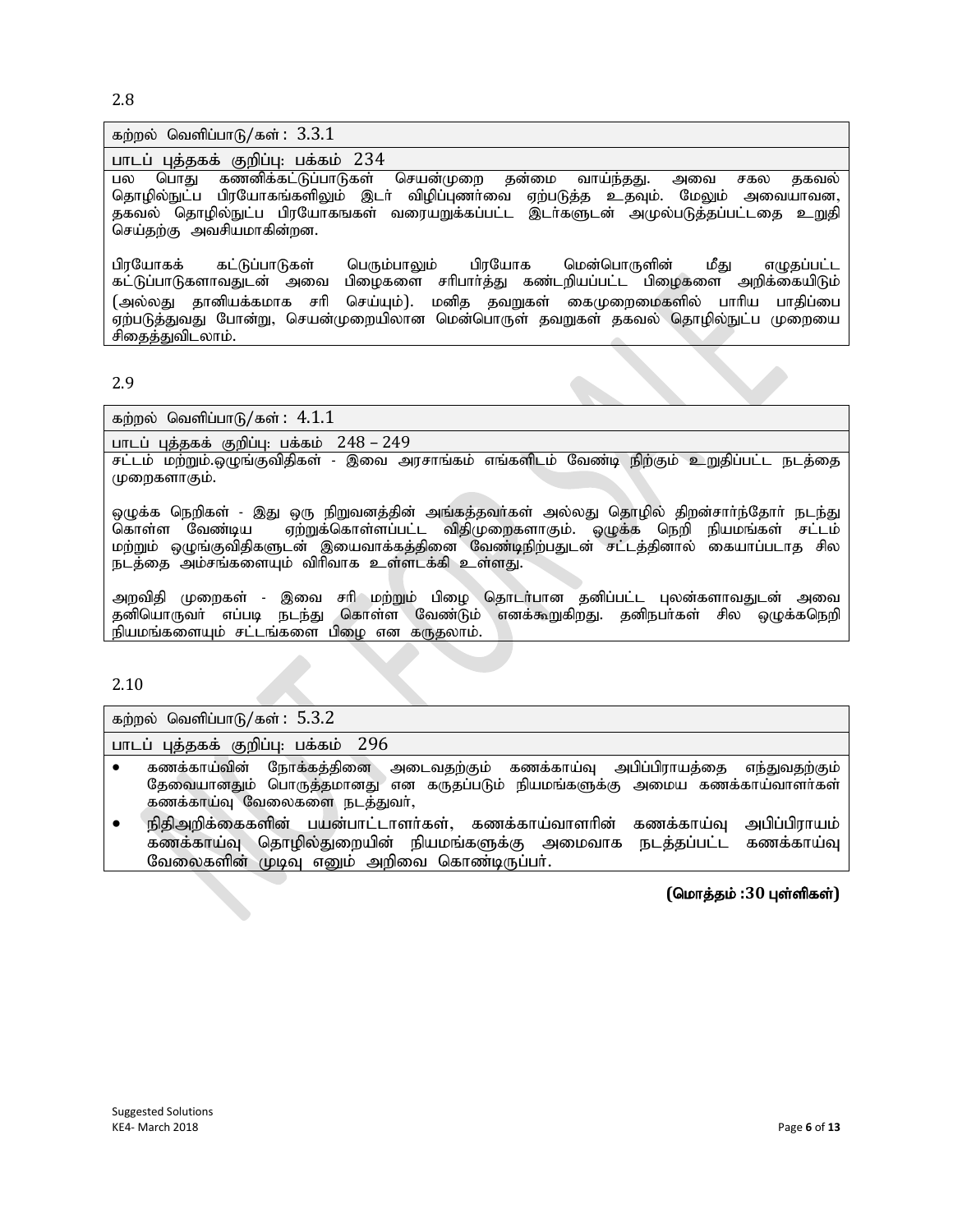# பகுதி 2

#### $\mathbf{d}$ ிடை  $03$

| தொடர்புடைய<br>கற்றல<br>வெள்பா          | கள:        |
|----------------------------------------|------------|
| பாடப்புத்தகக்<br>பக்கம்<br>$(H, \cap)$ | $\Delta$ 0 |
|                                        |            |

(a)

- $(i)$  தந்திரோபாய இடர்  $(ii)$  தொழிற்பாட்டு இடர்  $(iii)$  தொழிற்பாட்டு இடர்
- $(iv)$  மோசடி இடர்

(b)

 $(i)$  இடர் தவிர்ப்பு  $(ii)$  இடர் மாற்றம் (iii) இடர் ஏற்பு

 $(iv)$  இடர் குறைப்பு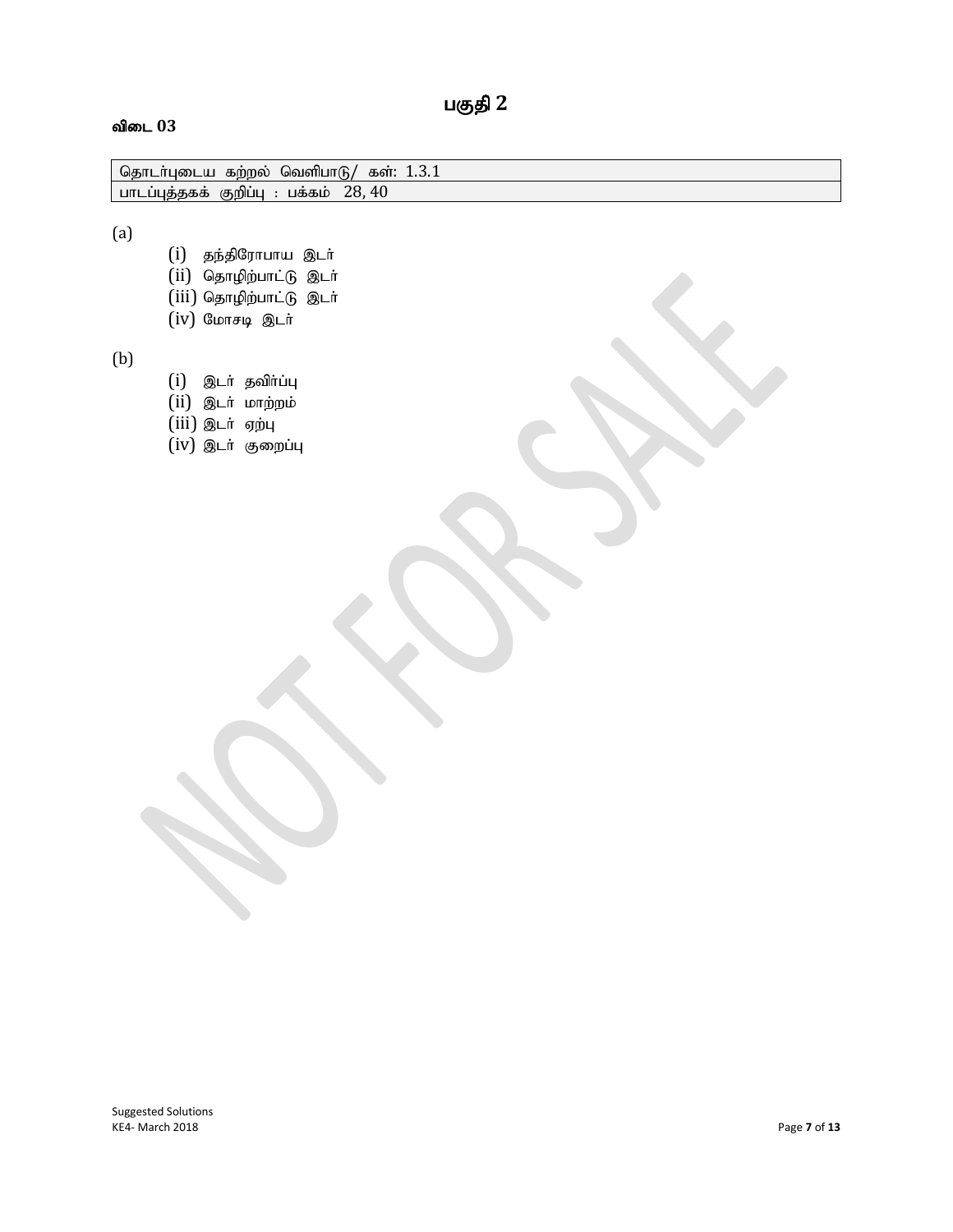```
தொடர்புடைய கற்றல் வெளிபாடு/ கள்: 3.1.1 \& 4.2.3பாடப்புத்தகக் குறிப்பு: பக்கம் 228 - 231 மற்றும் 257
```
(a)

- வங்கி கணக்கிணக்கூற்று மீதான <u>முறையற்ற மீளாய்வு</u>.
- மீளாய்வின் பின்னரும் <u>விளக்கங்களை வமங்க முடியாமை</u>.
- இணக்கப்பாட்டு உருப்படிகளின் அடிப்படையில் <u>சில உருப்படிகள் மீது விசாரணை</u> <u>செய்ய நடவடிக்கை எடுக்க நேரிடும்</u>. எனினும் மேற்படி நடவடிக்கை இடம்பெறவில்லை <u>என்பது புலனாகிறது</u>.
- வங்கி கணக்கிணக்கூற்றின் கிடைக்கப்பெறாமையானது அவை <u>தயாரிக்கப்படவில்லை</u> <u>அல்லது மீளாய்வு செய்யப்படவில்லை என்</u>பதை காட்டுகிறது.
- வங்கி கணக்கிணக்கூற்றினை கண்டறிய முடியாமையானது <u>தகவல் பேணுகல்</u> <u>தொழிற்பாட்டிலான குறைபாட்டினை</u> காட்டி நிற்கிறது.
- (b)  $(i)$  (முகம் கொடுக்கும் ஒழுக்க நெறிசாா் பிரச்சினைகள்<u>.</u>
	- 1. நுவன் பெறுமதியிழப்பிற்கான ஏற்பாட்டின் தேவையை அறிந்துள்ளாா். அவா் குறித்த ஏற்பாட்டினை மேற்கொள்வதன் மூலம் அவர் விட்டுக்கொடுக்க வேண்டிய நிதி அனுகூலங்களை கருத்தில் கொண்டு மேற்படி ஏற்பாடுகளை செய்வதனை தவிர்க்க கூடியவராக இருக்கலாம். எனவே இதன்படி நுவன் சுய அக்கறை இடருக்கு முகம் கொடுப்பதுடன் அது ஒழுக்க நெறிசாா் நடத்தைகளின் அடிப்படை தத்துவங்களின் மீதான மீறல் ஆகும்.
	- 2. நுவன் முறைமையில் போலி வழங்குநா் ஒருவரை உருவாக்க<br>இணங்கினால் அவா் மெக்கநெரிசாா் நடக்கைகளின் அடிப்படை அவா் ஒழுக்கநெறிசாா் நடத்தைகளின் அடிப்படை தத்துவங்களில் "தொழிற்திறன்சாா் நடத்தை" எனும் தத்துவத்தை மீறுவாா். (நேர்மை எண்ணக்கருவும் கருத்தில் எடுக்கப்படலாம்).
	- (ii) ஒழுக்க நெறிசார் கோவையின் அடிப்படைத் தத்துவங்கள்.
		- நேர்மை
		- தற்சார்பற்ற போக்கு
		- தொழிற்திறன்சார் திறமை மற்றும் துல்லிய கவனம்
		-
	- இரகசியம் பேணல்<br>- தொழில்சாா் நடத்<br>- தொழில்சாா் நடத் - தொழில்சார் நடத்தை<br>- பார்ப்பிரி<br>- பார்ப்பிரி மார்ப்பிரி மார்ப்பிரி மார்ப்பிரி மார்ப்பிரி மார்ப்பிரி மார்ப்பிரி மார்ப்பிரி மார்ப்பிரி மார்ப்பிர<br>- பார்ப்பிரி மார்ப்பிரி மார்ப்பிரி மார்ப்பிரி மார்ப்பிரி மார்ப்பிரி மார்ப்பிர

 $($  மொத்தம் : 10 புள்ளிகள்)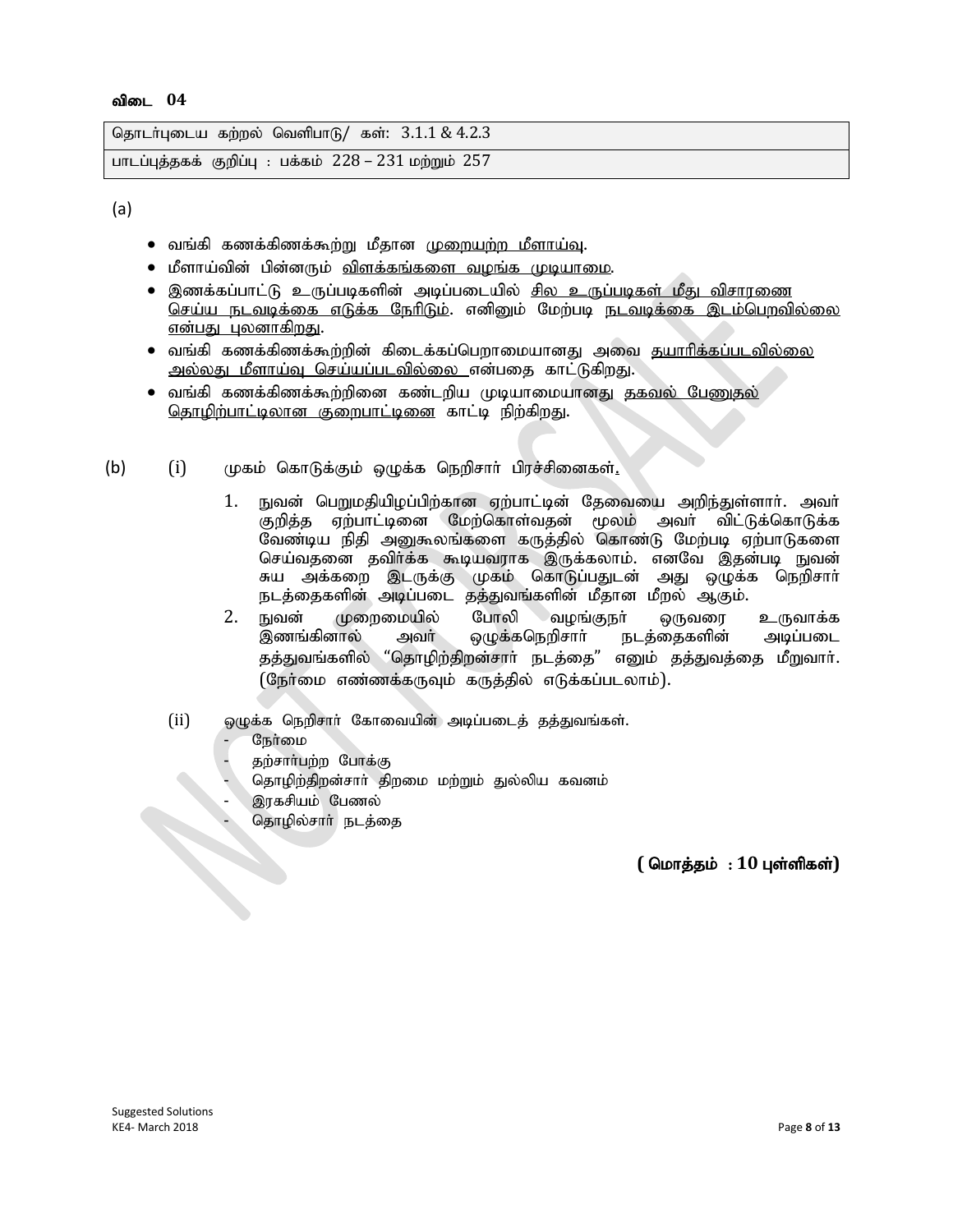| தொடர்புடைய கற்றல் வெளிபாடு/ கள்: $5.1.2 \& 5.2.1$ |  |
|---------------------------------------------------|--|
| பாடப்புத்தகக் குறிப்பு : பக்கம் 273-278, 285      |  |

(a) அங்கே முத்தரப்பு உறவு காணப்படும். மேற்குறித்த மூன்று தரப்புகளாவது:

- தகவலை பயன்படுத்தும் உத்தேச பாவனையாளர் அக்கறையுடையோர்.
- கணக்காளா் (பயிற்சி செய்பவா்).
- தகவல்களை வழங்கும் நபர் முகாமை (பொறுப்புடைய நபர்)

விடயப்பொருள் - நிதியறிக்கைகள் கணக்கீட்டு சட்டக்கத்தின் அடிப்படையில் தயாரிக்கப்படுகிறது.

(b)

- $(i)$  பொருளாதாரம் குறைந்த கிரயத்தில் , பொருத்தமான அளவு மற்றும் தரத்தில் பௌதீக, மனித நிதி வளங்களை பெற்றுக்கொள்ளல்.
- (ii) செயற்திறன் -உற்பத்தி செய்த பொருள் அல்லது சேவையின் அளவு மற்றும் அவற்றின் உற்பத்தி செய்ய தேவைப்பட்ட வளங்களின் அளவு ஆகியவற்றிடையேயான<br>தொடர்பு ஒரு செயற்திறன் வாய்ந்த தொழிற்பாடு குறிப்பிட்ட ஒரு செயற்திறன் வாய்ந்த தொழிற்பாடு உள்ளீடுகளிலிருந்து ஆகக்கூடிய வெளியீடுகளை உற்பத்தி செய்யும்.
- $(iii)$  பயனுறுதி இது ஒரு நடவடிக்கை அதன் கொள்கை நோக்கங்களை அல்லது எதிா் பார்க்கப்பட்ட நோக்கங்களை எவ்வளவு நல்லதாக அடைகிறது என்பதை கருதி நிற்கிறது.

 $($ மொத்தம் : 10 புள்ளிகள்)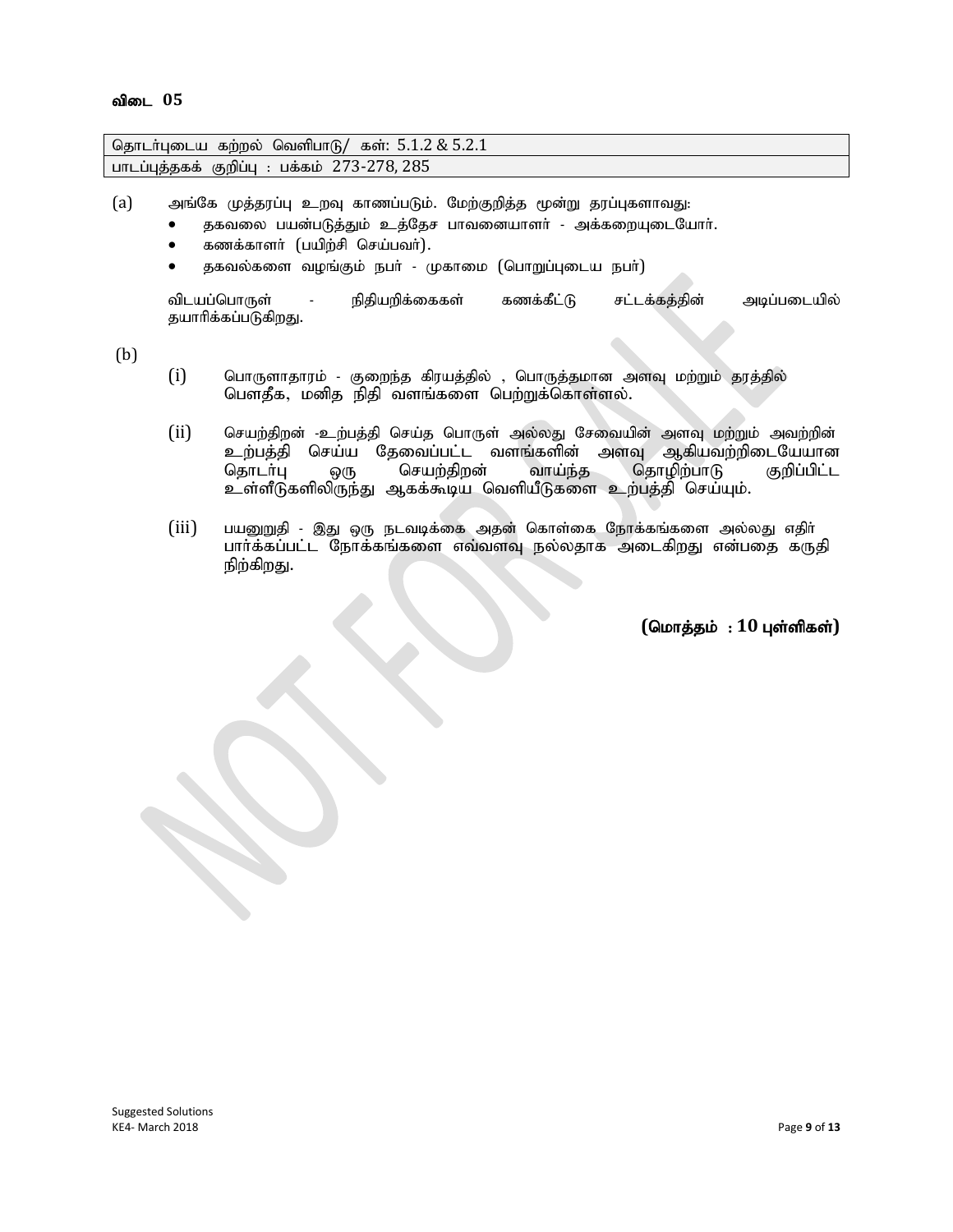| தொடா்புடைய கற்றல் வெளிபாடு/ கள்: 5.5.1 & 5.5.2  |  |
|-------------------------------------------------|--|
| ்பாடப் புத்தகக் குறிப்பு : பக்கம் $303$ – $306$ |  |

(a)

(i) Nkw;gb epyk; fk ;gdpapd; nrhe;j ghtidf;FhpaJ vd;gjhYk; mJ njhlh;ghd தீர்மானம் பணிப்பாளர் சபையினால் மேற்கொள்ளப்படுவதுடன் அத்தகைய தீர்மானங்கள் .<br>கூட்ட அறிக்கையில் பதிவு செய்யப்படுகின்றது. எனவே, ஒரு கணக்காய்வாளா் என்ற ரீதியில் முகாமையின் உத்தேச நோக்கத்தினை உறுதி செய்வதற்காக பணிப்பாளர் சபை கூட்ட அறிக்கையினை மீளாய்வு செய்வேன்.

மேலும் குறித்த நிலம் சொந்த நிலமாக வகைப்படுத்தப்படுவதால், உரிமையை உறுதி செய்வதற்காக உரிமைப்பத்திரம் பரிசீலிக்கப்படும்.

(ii) மோட்டாா் வாகனப் பதிவு ஆவணம், காப்புறுதி ஆவணம், வருமான சான்றிதழ் etc…. ஆகியவற்றை பரிசீலித்து உரிமையாண்மையை உறுதிப்படுத்தல்.

வழங்குனரிடமிருந்தான பட்டியல் மற்றும் சுங்கத்தீர்வை செலுத்தியதற்கான சுங்க ஆவணம் ஆகியவற்றை பரிசீலித்து மூலதனமாக்கப்பட்ட தொகையினை சரிபார்த்தல்.

(iii) மேற்படி வழக்கு நிதியறிக்கைகளில் தாக்கத்தை ஏற்படுத்த முடியும் என்பதால் (ஒன்றில் அது நிதியறிக்கைகளில் வெளிப்படுத்தப்படல் வேண்டும் அல்லது அதற்கு ஏற்பாடு செய்யப்படல் வேண்டும்) கணக்காய்வாளர் என்ற ரீதியில் முகாமையின் கருத்தை மீள்<br>உறுதி செய்ய வேண்டும். இதற்காக வாடிக்கையாளர், பக்கத்திலான உறுதி செய்ய வேண்டும். இதற்காக வாடிக்கையாளர்,<br>வழக்கறிஞரிடமிருந்து குறித்த வழக்கின் நிலைமை மற்றும் அத குறித்த வழக்கின் நிலைமை மற்றும் அதன் சாத்தியமான வெளிப்பாடு ஆகியவை தொடா்பில் ஒரு கடிதம் கோரப்படும்.

மேலும், நான் குறித்த வழக்கு தொடர்பான முகாமையின் கருத்து பற்றி ஒரு உறுதிப்பாட்டு கடிதமொன்றைப்பெற்றுக்கொள்வேன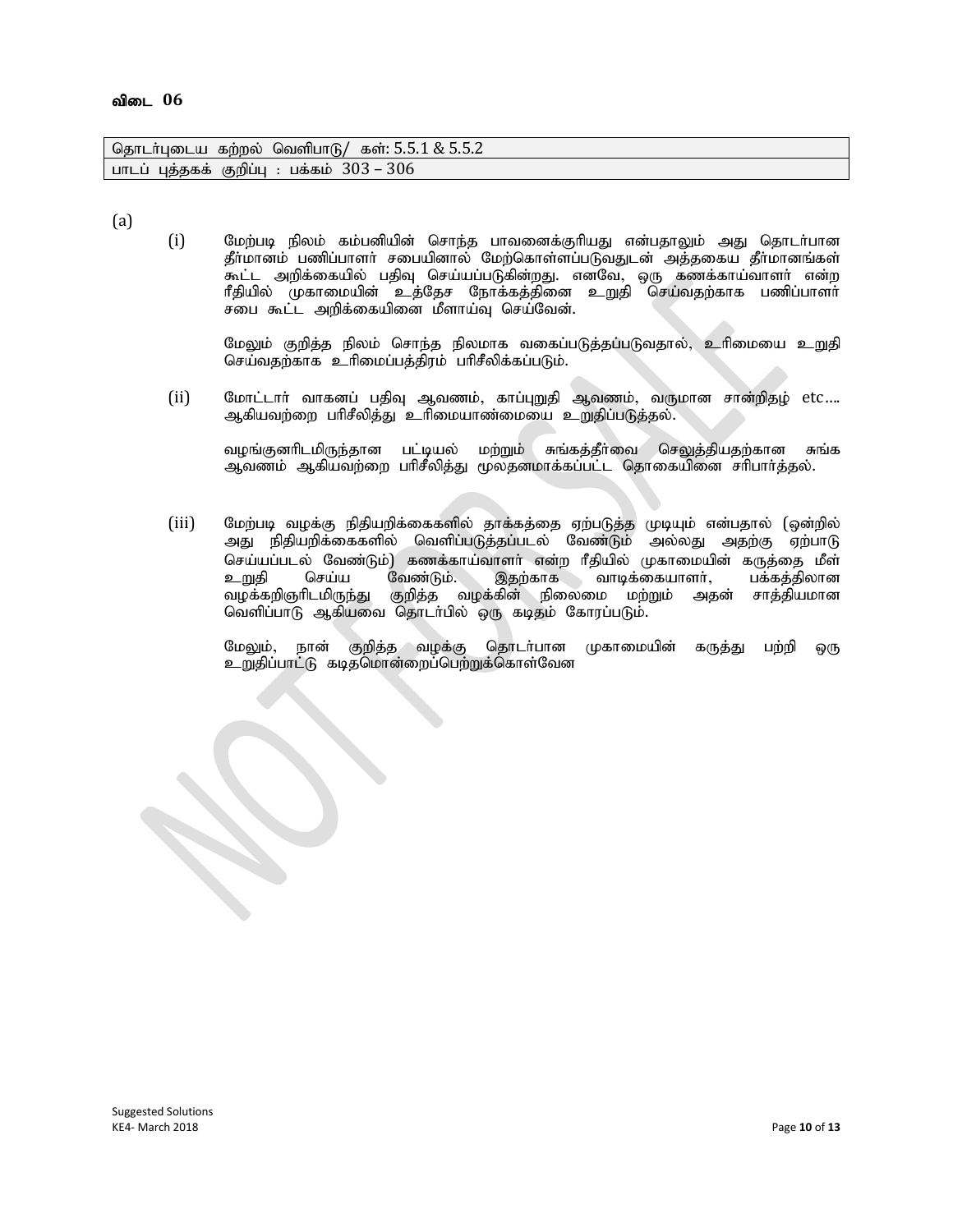(b) கட்டுப்பாட்டு பரிசோதனைகள் மற்றும் கணிசமான வழிமுறைகள் ஆகியவற்றிடையேயான கட்டுப்பாட்டு<br>வேறுபாடுகள்

| கட்டுப்பாட்டு பரிசோதனைகள்                    | கணிசமான வழிமுறைகள்                               |  |
|----------------------------------------------|--------------------------------------------------|--|
| கணக்கீட்டு<br>உறுதிச் சொல்<br>மட்டத்திலான    | தகவல்களை<br>நிதியறிக்கைகளிலான<br>சரி             |  |
| பொருண்மை வாய்ந்த வலுக்களை தடுத்தல்,          | பார்பதற்கான செயன்முறைகளாகும்<br>(நிதிக்          |  |
| கண்டறிதல்<br>சரி<br>செய்தல்<br>மற்றும்       | கூற்று உறுதிச்சொற்கள்).                          |  |
| ஆகியவற்றில்<br>உள்ளகக்<br>கட்டுப்பாடுகளின்   |                                                  |  |
| பயனுறுதியினை<br>மதிப்பீடு<br>செய்யும்<br>வழி |                                                  |  |
| முறைகளாகும். (கட்டுப்பாடுகளின் பயனுறுதி)     |                                                  |  |
| கட்டுப்பாட்டு<br>பரிசோதனைகளை<br>செய்வது      | கணிசமான<br>செயன்முறையின்<br>கணக்காய்வு           |  |
| கட்டுப்பாடுகளின் தொழிற்பாட்டு பயனுறுதியில்   | அளவினை உள்ளகக் கட்டுப்பாடுகளின் பலம்             |  |
| தங்கியுள்ளது.                                | கணக்காய்வாளரின்<br>கட்டுப்பாட்டு<br>மற்றும்      |  |
|                                              | பரிசோதனைகளின் முடிவுகள்<br>ஆகியவற்றில்           |  |
|                                              | தங்கியுள்ளது.<br>கணக்காய்வாளருக்கு               |  |
|                                              | கட்டுப்பாட்டு<br>உள்ளகக்<br>முறையின்             |  |
|                                              | முடியுமாயின்<br>தங்கியிருக்க<br>பயனுறுதியில்     |  |
|                                              | வழிமுறைகளின்<br>கணிசமான<br>அளவு                  |  |
|                                              | குறைக்கப்படும்.                                  |  |
| செய்வது<br>கட்டுப்பாட்டு<br>பரிசோதனைகளை      | பொருண்மை<br>கணக்காய்வாளர்<br>வாய்ந்த             |  |
| கட்டாயம்<br>இல்லை மட்டுமல்லாது<br>அது        | கணிசமான<br>எப்பொழுதும்<br><u>உருப்படிகளுக்கு</u> |  |
| எப்பொழுதும் சாத்தியமில்லை.                   | வழிமுறைகளை செயற்படுத்தல் பொருண்மை                |  |
|                                              | வாய்ந்த வலுக்களுக்கான இடரினை கருத்தில்           |  |
|                                              | கணக்காய்வாளர்<br>ஒவ்வொரு<br>கொள்ளாது,            |  |
|                                              | வாங்கல்<br>பொருண்மையான<br>கொடுக்கல்              |  |
|                                              | வகைகள், கணக்கு மீதிகள் மற்றும் வெளிப்ப           |  |
|                                              | டுத்தல்கள் மீது கணிசமான பரிசோதனைகளை              |  |
|                                              | மேற்கொள்ளல் வேண்டும்.                            |  |
| தானியக்க<br>அல்லது<br>கைமுறைமை               | கணிசமான வழிமுறைகள்:                              |  |
| கட்டுப்பாடுகள் கட்டுப்பாட்டு<br>பரிசோதனைகள்  | விபரமான பரிசோதனை                                 |  |
| மூலம் பரிசீலிக்கப்பட முடியும்.               | பகுப்பாய்வு வழிமுறைகள்                           |  |
|                                              | ஆகியவற்றை உள்ளடக்கும்                            |  |

 $($ மொத்தம் : 10 புள்ளிகள்)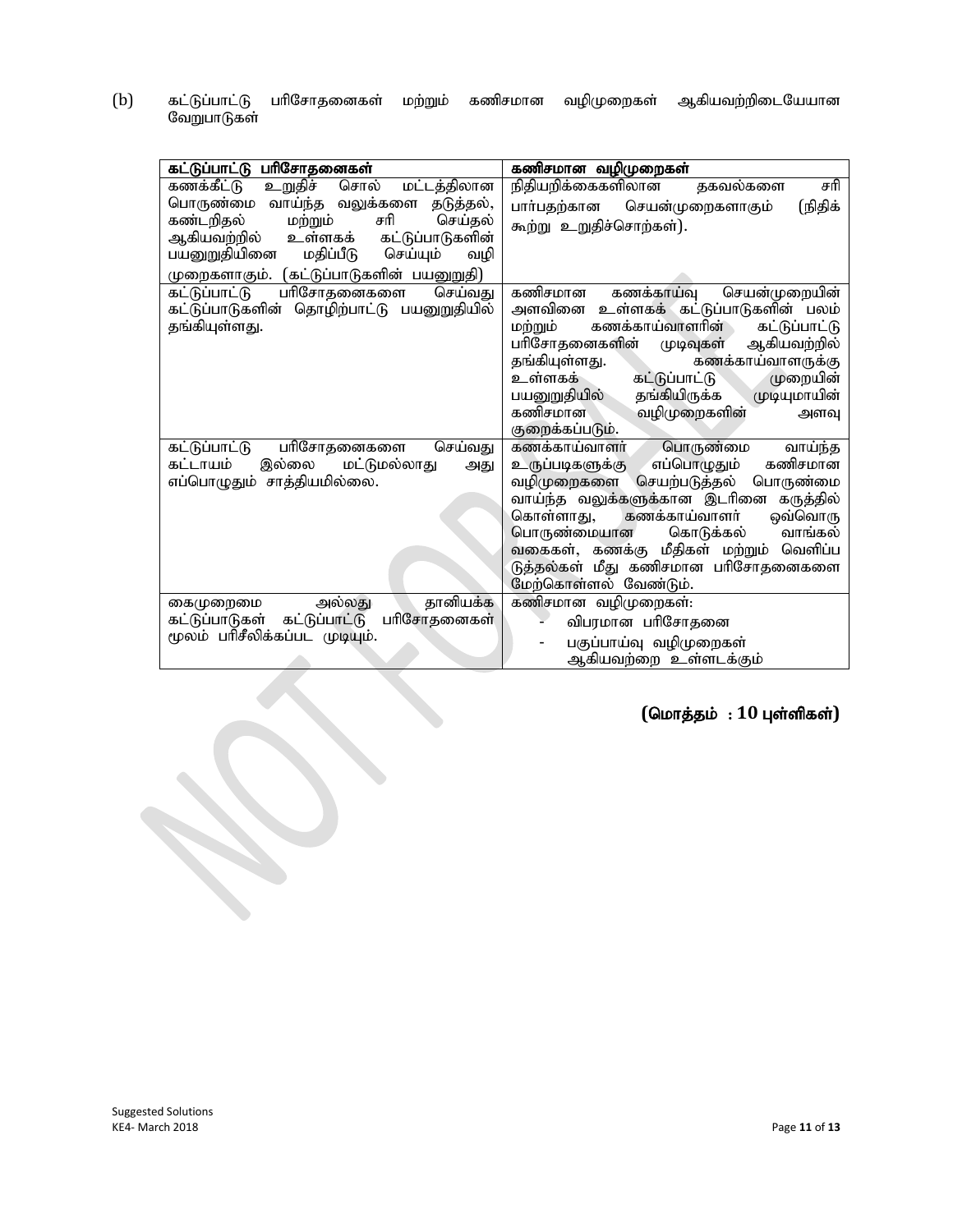# பகுதி 3

#### விடை 07

தொடர்புடைய கற்றல் வெளிபாடு/ கள்: 2.6.1, 2.6.3, 2.3.1 பாடப் புத்தகக் குறிப்பு : பக்கம் 134 - 142, கற்றல் உறுதி ஆவணம் 1-12

| a)                                                                                                                                                                                                                                                                                        | (b)                                                                        |  |
|-------------------------------------------------------------------------------------------------------------------------------------------------------------------------------------------------------------------------------------------------------------------------------------------|----------------------------------------------------------------------------|--|
| கட்டுப்பாட்டு பலவினம்                                                                                                                                                                                                                                                                     | இடர்                                                                       |  |
| சந்தைப்படுத்தல் உதவியாளர் விலைகளை                                                                                                                                                                                                                                                         | கிரயத்திலும் குறைவாக விலைகள் தாக்கல்                                       |  |
| மாற்ற அதிகாரம் பெற்றுள்ளாா்.                                                                                                                                                                                                                                                              | செய்யப்படலாம்.                                                             |  |
| விற்பனை பட்டியல்கள் தொடர் வரிசைப்படி                                                                                                                                                                                                                                                      | பூரணப்படுத்தப்படாத / பிழையான விற்பனை                                       |  |
| இலக்கமிடப்படவில்லை                                                                                                                                                                                                                                                                        | ஏற்பிசைவு                                                                  |  |
| பட்டியல்கள் அனுப்பப்படுவதன்<br>முன்னர்<br>அங்கீகாரமளிக்கப்பட்ட நபா்<br>ஒருவரால்<br>அங்கீக ரிக்கப்படுவதில்லை                                                                                                                                                                               | மீளப்<br>குறை/மிகை பட்டியலிடல் அல்லது<br>பட்டியிடல்/இருமுறைப் பட்டியலிடல். |  |
| பட்டியல்கள் வாடிக்கையாளரிடம் உடன்பட்ட<br>வீதங்களின் அடிப்படையில் தயார் செய்ய<br>ப்படுவதுடன் அதன் பின்னராக தகவல்கள்<br>ஏதேனும் இருந்தால், கருத்தில் கொள்ள<br>ப்படுவது இல்லை. ஆரம்பத்தில் உடன்பட்ட<br>பயணப்பொதியில் செய்த மாற்றங்களின்<br>விளைவாக மேலதிக கட்டணங்கள் இடப்பட<br>வேண்டிவரலாம். | குறை/மிகை பட்டியலிடல்                                                      |  |

 $(c)$ 

- 1. நியம வீதங்களுக்கான மாற்றங்கள் அங்கீகாரமளிக்கப்பட்ட நபரொருவரால் அங்கீகரிக்கப்படல் வேண்டும்.
- 2. விற்பனைப் பட்டியல்கள் தொடர் வரிசைப்படி இலக்கமிடப்படுவதுடன் கணனியிலிருந்து பிரதி<br>எடுக்கப்படும் விற்பனைப் பட்டியல்களுக்கு பதிலாக முன்னரே அச்சிடப்பட்ட பட்டி ்விற்பனைப் பட்டியல்களுக்கு பதிலாக முன்னரே அச்சிடப்பட்ட பட்டியல் புத்தகங்கள் பயன்படுத்தப்பட வேண்டும். ஏனெனில் பட்டியல் முறைமை தானியக்கமானது அல்ல.
- 3. பட்டியல் ஒரு நபரால் தயாரிக்கபட்டு இன்னொரு நபரால் அங்கீகரிக்கப்பட வேண்டும்.
- 4. பின்னதான மாற்றங்கள் இரு தரப்பினராலும் உடன்பட்டு ஓட்டுநருடன் உறுதிப்பட்டு பதிவு செய்யப்பட்டு பட்டியலிடப்படும் போது கருத்தில் கொள்ளப்பட வேண்டும்.

| ٠ | ×<br>. . |  |
|---|----------|--|
|   |          |  |

| குறைபாடுகள்                                                                             |  |  |
|-----------------------------------------------------------------------------------------|--|--|
| காசு தினமும் வங்கியில் வைப்புச் செய்யப்படுவதில்லை                                       |  |  |
| சேகரிப்பு சுருக்கங்கள் விற்பனைப் பட்டியல்களுடன் குறித்த<br>காலப்பகுதிக்குரிய<br>விற்பனை |  |  |
| சுருக்கத்துடன் ஒப்பீடு செய்யப்படுவதில்லை.                                               |  |  |
| வைப்புச் சிட்டைகள் சேகரிப்பு சுருக்கத்துடன் அனுப்பப்டுவதில்லை அவை<br>ணறு<br>ணறுடன       |  |  |
| சரிபார்க்கப்படுவதில்லை                                                                  |  |  |
| கிளைகளில் 3 நாளைக்கு மேல் காசு காசுப் பெட்டியில் வைத்திருக்கப்படுகிறது.                 |  |  |
| பெறுவனவு சிட்டைகள் வழங்கப்படுவதில்லை                                                    |  |  |
| காசுப்புத்தகம் கிளைகளினால் அனுப்பப்படும் சேகரிப்புச் சுருகத்தினை பயன்படுத்தி இற்றைப்படு |  |  |
| த்தப்படல்                                                                               |  |  |

### $($ மொத்தம் : 20 புள்ளிகள்)